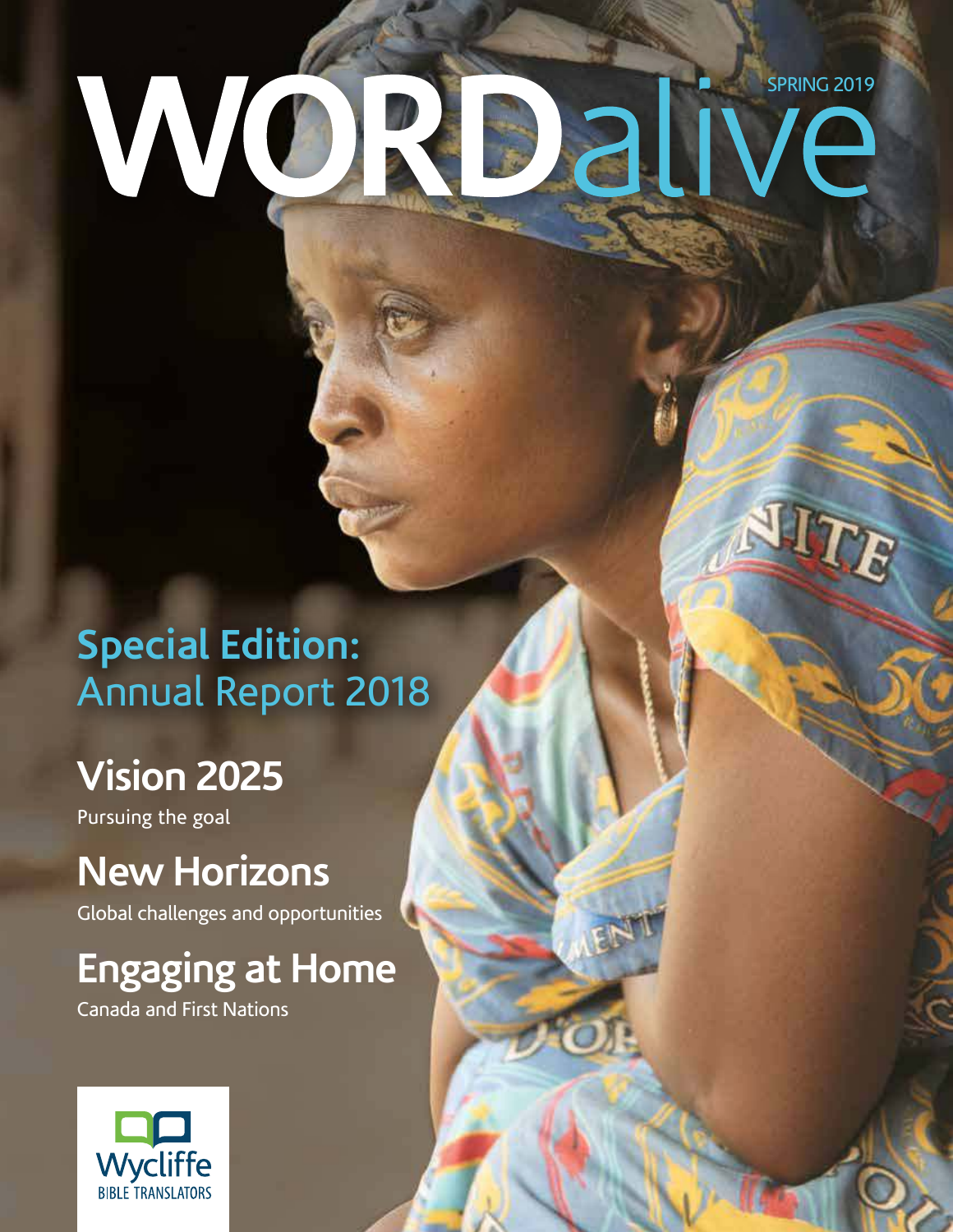### From Roy Eyre, Wycliffe Canada President Greetings in Jesus' Name



Think of how it feels to know you are made in God's image … that the Good Shepherd who relentlessly pursues His sheep pursues you.

Now imagine living your whole life without knowing that you matter to God. Imagine believing that God doesn't even speak

your language.

As I reflect on the past year, I think about people whom the world has pushed to the margins. I think about Bible poverty — the unavailability of Scripture, any Scripture, in their languages. I think about trends in our own country that could eventually lead to Bible poverty even in a land of plenty.

Wycliffe Bible Translators works with partner churches and organizations in hard places. Some are scattered around the globe; some are right here in Canada. We work with anticipation of what God's Word will mean to people who have never before felt significant. The thought, God speaks my language, gets to the heart of the gospel: God pursued me. He loved me so much that He sent His Son to die for me.

2 Word Alive Spring 2019

It changes everything. Suddenly a person doesn't feel so marginal anymore.

Finished Scripture is our tangible product, whether in print, digital or oral form. What we're ultimately about, though, is transformation — deep change, societal and personal, that happens when people get God's Word. We want to see communities thrive in every area of life. As we work in literacy, community development and all the things that go along with Bible translation, we pray that people will find dignity, hope and meaning as they meet the God who loves them.

On behalf of our entire staff, it's my honour to offer you this 2018 Annual Report for Wycliffe Bible Translators of Canada. We're going with a longer-than-usual format this year, so that we can slow the pace of information and allow you to pause, reflect and pray as God speaks to you. I'll serve as your guide as this letter walks through the year's major highlights and challenges. Along the way you'll find key statistics, stunning photography and, I pray, excitement about God's global work.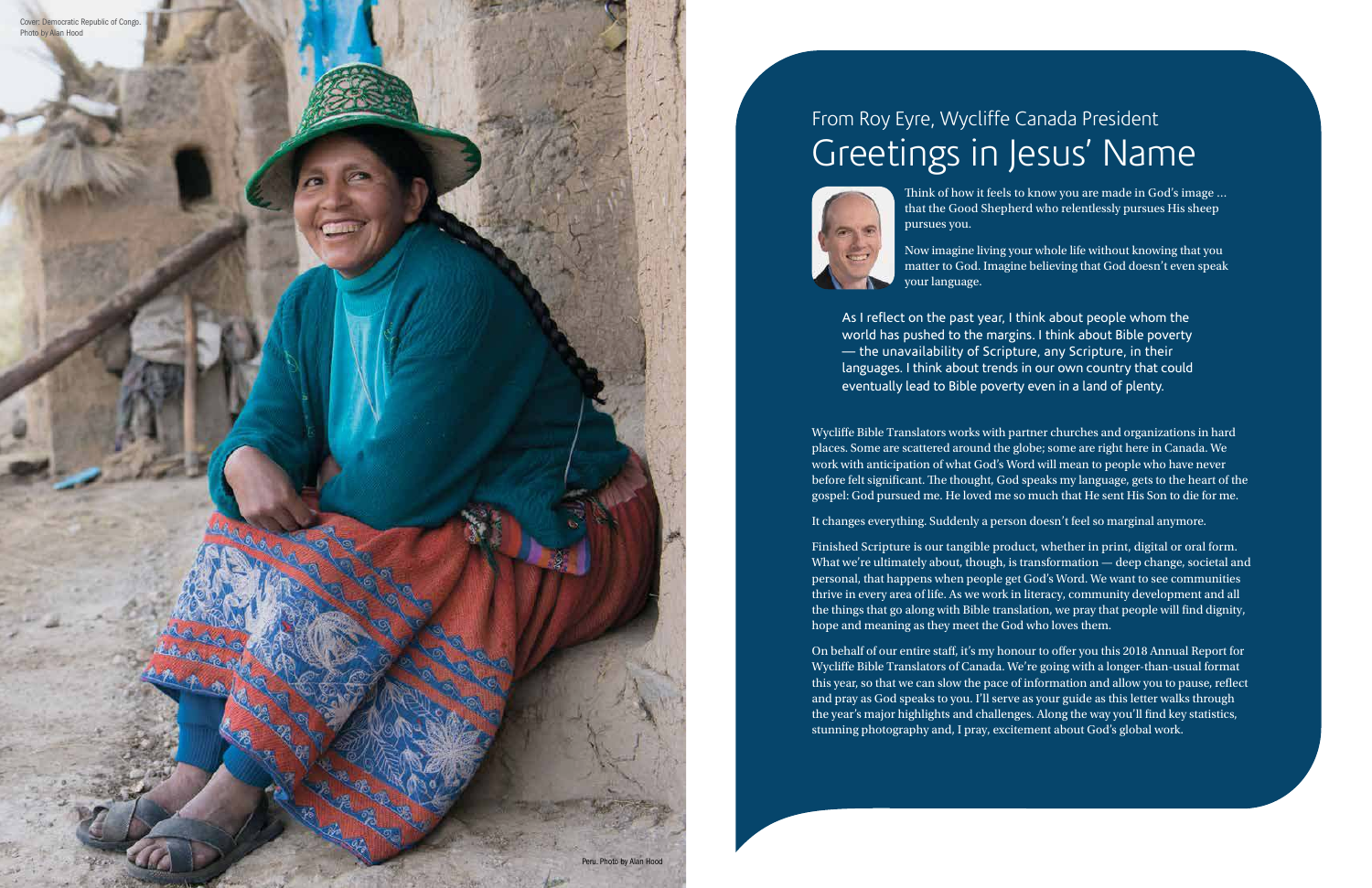### Vision 2025

Against that backdrop, I'm pleased to report to you that Fiscal Year 2018 moved Wycliffe closer to our goal of Scripture in every living language by 2025. The waiting list actually grew last year; as I write this, 2,163 languages remain with no Scripture at all.

Wait, what? The countdown went backwards? Well, not really. It just became more accurate. With more Bible translation organizations pooling their knowledge and resources, we have been rebuilding our statistics from the ground up. We have a far better picture now.

Despite the momentary disappointment of seeing the number rise, it's fantastic to have real data and to have confidence in it. Vision 2025 remains very much in play for Wycliffe and for the entire Bible translation movement, but it will still take a real work of God.

### Dry and Thirsty

In Fiscal Year 2018, I got several up-close views of what Bible poverty looks like. I traveled to "closed" countries and talked with people serving in sensitive, restricted areas. They told me about the risks being taken, both by local people and by expat Canadians, to get Scripture to their communities.

Bible translation typically sounds like a safe, esoteric, academic pursuit. That is, until you realize it costs people their lives. In one country, a man was describing for me the incredible hunger he sees among his people for God's Word in their language.

"My land is a very dry and thirsty land," he said.

This man spent years searching for a copy of the Bible in the language of wider communication for that country. Now, at great personal risk, he wants to be part of translating it for his own language.

> Two major factors made the number go higher. We added more than 200 sign languages, previously uncounted. At the same time, some organizations discovered projects that had been marked as "started," but where no translation work had actually begun. So we had to put those back on the waiting list.

2,163 languages are waiting for Bible translation to begin.That's 180 million people who today don't have a single verse of Scripture.

### Timely Help

We had a good year for funding, expanding our global reach. One of the things I'm most excited about is a fund we started called the **Priority Projects Fund.** We initially thought this would serve as an emergency fund, just to make sure we could meet our commitments. But we had a great end of calendar year 2017, which gave us money we could use to engage with field partners in opportunities as we heard about them.

When violence flared again in the Democratic Republic of Congo, people in the northeast took boats to neighbouring Uganda or gathered in refugee camps in Bunia. A denomination there asked us to fund a trauma healing workshop. Preparing for one of these typically takes two to three months. They wanted the workshop in two weeks. The Priority Projects Fund allowed it to happen.

Scripture-based trauma healing helps lift the burden of grief and pain. It reveals relevant Scriptures. As people read about others in the Bible who went through pain … as they read the Psalms … they realize Scripture doesn't just stay on the surface. It goes to the deep, human condition. It reaches pain and forgiveness and grace. The Scriptures come alive.

One trainer watched another person leave the workshop at the end of the day. "I knew this person but I did not recognize him," he said. "His countenance was different—just from one day of this workshop."

Doing that type of work in a refugee camp is exactly the kind of impact the Bible translation movement can have. Again, it's the heart of the gospel: taking God's Word to people in their raw need, rather than making them go look for it.

Democratic Republic of Congo. Photo by Alan Hood

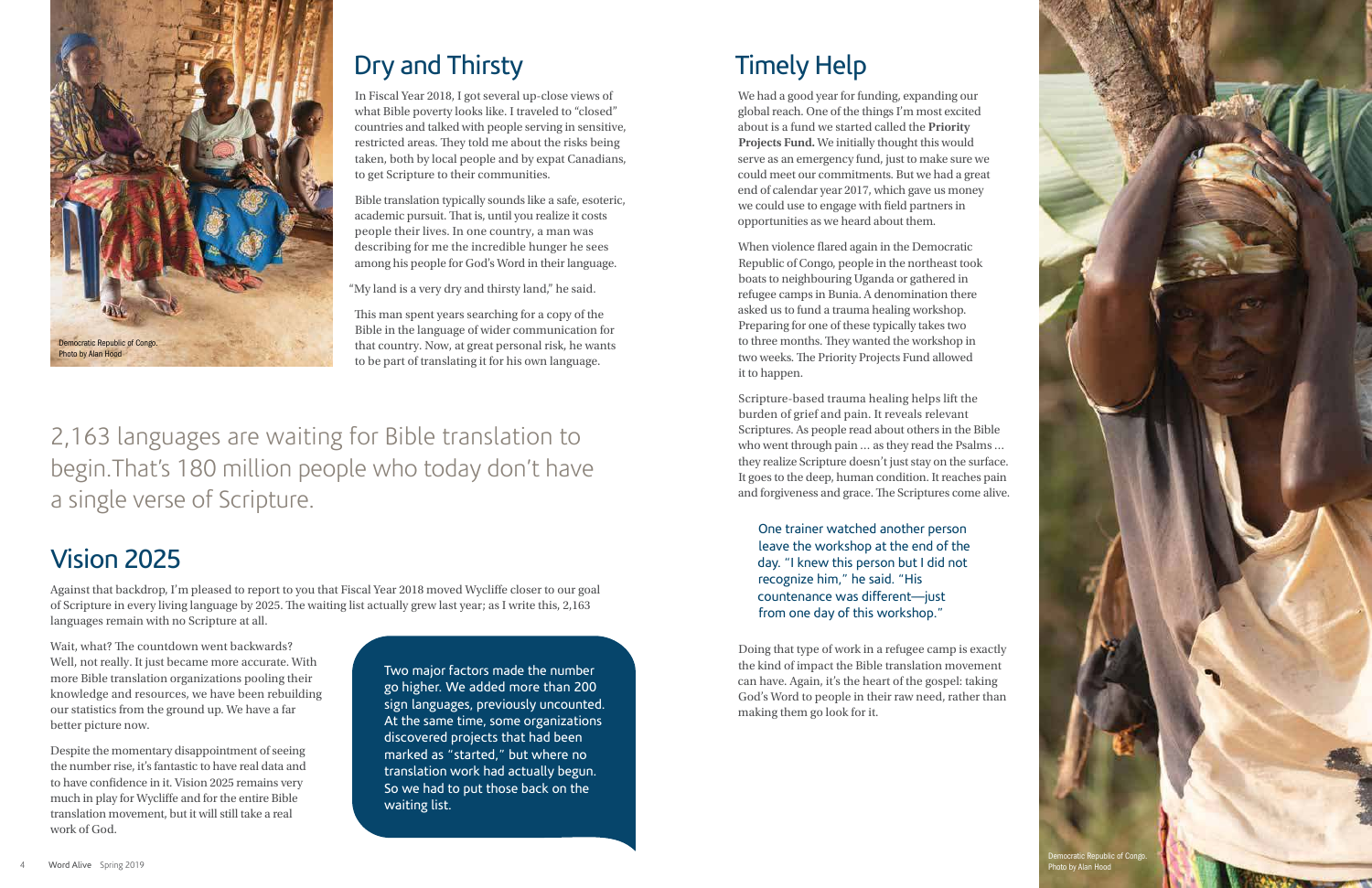### Translation in Canada

Much Bible translation work remains here in Canada, too. I'm excited to see work moving ahead with the Cree people, and to see how the Canadian Church has engaged. Two new Wycliffe couples arrived in their assignments last year, one to join existing work among the Oji-Cree and the other to help start new work among the Western Swampy Cree. In 2015 the Truth and Reconciliation Commission issued its report. Thirty-six percent of Canada's indigenous languages were listed as critically endangered. Several of the report's 94 calls to action were targeted at the faith community. A strategy to "remove the Indian from the child" through the residential schools can only be described as cultural genocide. Drawing attention to our role in the residential schools has motivated the Church.

This reminds me of conversations I've had both here in Canada and around the world that it's often easier to care for people overseas than those who live next door.

Canadian Christians have responded over the past two years, funding First Nations work through Wycliffe and other organizations. I love that we get to play a somewhat prophetic role helping Canadians see and respond to this need.

Working with the Cree people here in Canada puts Bible translation directly in front of us all. We realize that our neighbour in need of God's Word isn't just somebody overseas. It's somebody right here in Canada, too. We believe God still calls us to exercise compassion and care for our neighbour who is close, and where it is complicated.

### Grassroots Funding

Wycliffe's biggest growth area in FY2018 was project funding—money specifically targeted toward translation work in a specific language or group of languages. This year we exceeded \$1 million in donations for projects with our field partners. That's exciting.

We have seen a funding combination of some major donors and foundations, plus other good results from direct mail and online. And then the diaspora church—people who have migrated to Canada—has started Kingdom friendships with churches in places like Peru and Thailand. They're enthusiastic about wanting to help do and fund the work.

We continue to see an incredible outpouring of generosity from our donors, and I'm so excited about the groundswell that's happening. A few of our donors are new, while others are long-time partners whose vision for their connection to Bible translation is growing. Daniel Genest (our National Director of Development) and I have gotten to know many of our generous donors, and we're amazed at how they've responded.

> Then there are the fun surprises, like Richmond Hill Christian Community Church outside Toronto. They're one of the largest Chinese churches in North America. A few of their members went to a PEACE Plan missions conference at Saddleback Church in California, and they saw a display for a program where people can sponsor Bible translation one verse at a time.

So they came back to Canada and asked, "Can we do the same thing with Wycliffe?" We said, "Sure. Let's run the campaign." And so during November 2017, their church raised \$58,000, more than covering the remaining need for the New Testament in the Bali language in the Democratic Republic of Congo.

In previous years we've typically received a single, big gift for which we are grateful. This year I'm also encouraged by the growing number of "small" and medium-sized gifts. Our diversifying funding base builds financial stability.

Bible translation typically sounds like a safe, esoteric, academic pursuit. That is, until you realize it costs people their lives.

### Hard Places

More than one-third of Canadian Wycliffe members assigned overseas are working in difficult places. Access may be restricted politically or geographically. The area may be war-torn. And, the predominant religion there may be hostile to Christianity. That's a lot of opposition, both physical and spiritual. It reminds me that our members and their local partners need constant prayer and support.

Working in those cultures illuminates the critical importance of translating the Old Testament as well as the New. People use Old Testament stories as a bridge between what they have learned in their own religion and the Bible, where they ultimately will be introduced to Jesus Christ.

![](_page_3_Picture_3.jpeg)

![](_page_3_Picture_4.jpeg)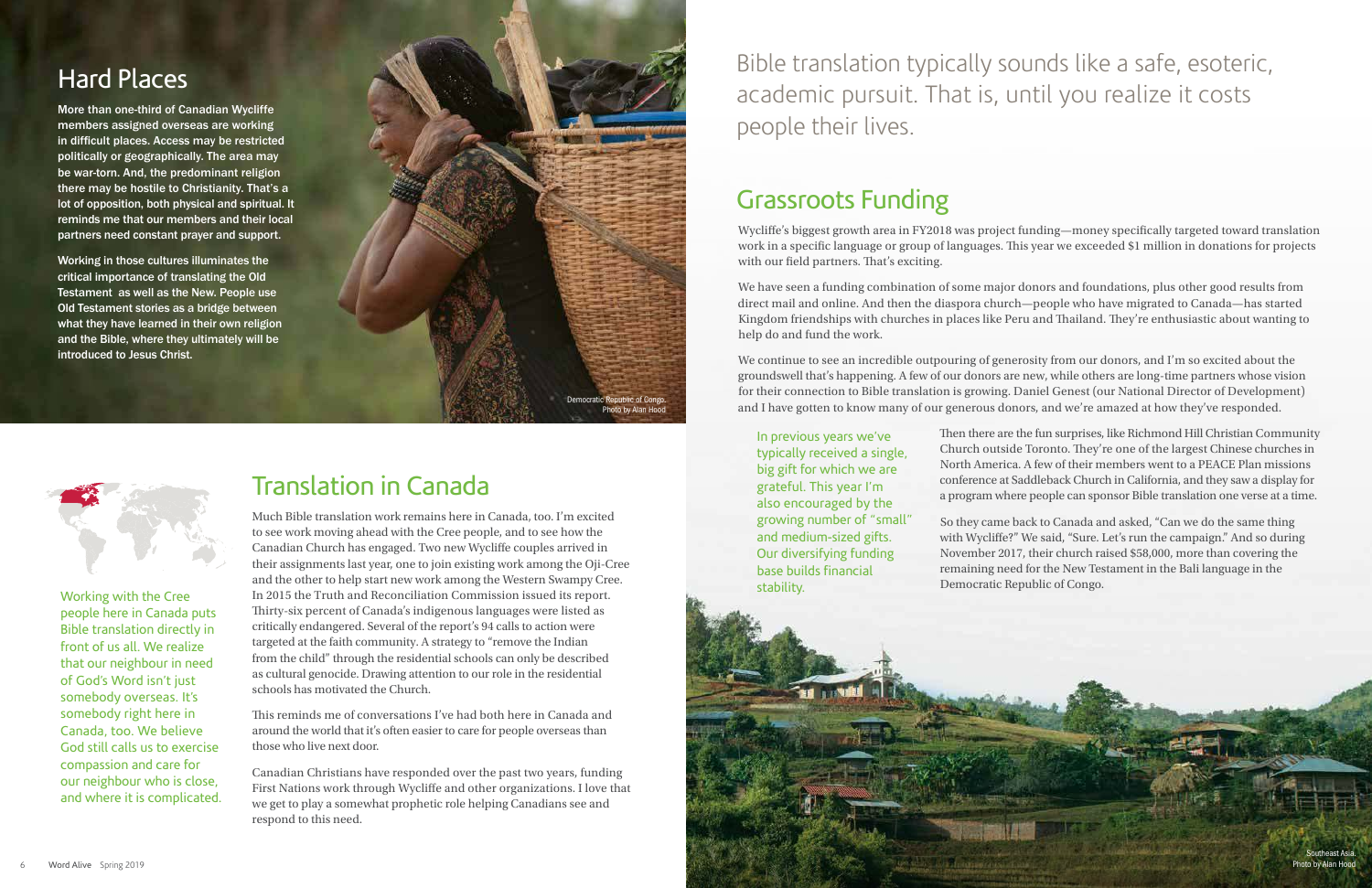### **Emerging** Challenges

Wycliffe is known for sending people to the mission field. Yet, last year we sent out just four new missionaries. That is not nearly as many people as we are capable of sending, and I'm concerned.

Good indicators exist, though. Our linguistics partner, CanIL, is busting at the seams and has been recruiting effectively. They're training new Bible translators, but those people are several years from being able to step in and participate.

We're also going through a generational change at Wycliffe. We have lots of young people ready to step into roles. But we also need to honour those who have served for many years, and then we need to manage the gradual handoff to a new generation. It takes time to do that well.

Our leadership teams are strong. We're listed among the Best Christian Workplaces. Certainly we're not perfect, but as we work to see Bible translation advance globally, we also want our people to thrive.

### The National Picture

It's no secret that parts of the Canadian Church are in decline, both in attendance and in commitment to missions. This has Church leaders understandably concerned, and we share those concerns—especially when we see statistics that fewer people are engaging with the Scriptures.

When Canadians set aside church or Bible reading, their respect for and confidence in the Bible declines. When they don't value the Scriptures for themselves, how will they ever value them for people overseas?

Canada's political climate is becoming more challenging for religious organizations, too. An organization with the unmistakable name Wycliffe Bible Translators, operating as overtly as we do, could face more opposition.

## 66<br>The 8 The greatest missionary in the world is the Bible in the mother tongue."

All of this means, of course, that our support base is in significant transition and is at risk of becoming smaller. But I'm not discouraged. There's also good news within these trends. Researchers tell us that the decline in attendance equates mostly to a decrease in those who are Christian in name only. Where there is growth, it's coming from immigration. Within mainline churches, where attendance loss is greatest, the bright spot is Korean churches. And we know that church attendance and reading the Bible rise and fall together. We haven't lost religious freedom yet in Canada; we've lost privilege—privilege which quite possibly softened us and weakened the Church.

As privileges and status get curtailed, the Church will survive and even thrive. The death of Christendom and nominalism is not the death of Christianity. We look ahead not with fear, but with hope and with fervent prayer. As Susanna Muntz, our Vice President of Engagement, says:

"We have not yet found the generation where God doesn't call His people."

In other words, He is Lord of the harvest in every generation, not just those past. Right now, today, He is calling and sending people for the mission. Our work is to pray, perceive it and bless it.

### Financial Summary

These figures show financial activity for Wycliffe Bible Translators of Canada Inc. for the fiscal year ending August 20, 2018. Complete audited statements are available at **statements.wycliffe.ca.**

Statement of Operations and Changes in Fund Balances (thousands of dollars) over 12 months.

### Wycliffe Bible Translators of Canada are engaged today in 304 languages in 54 countries:

**AMERICAS: 4 Countries** EUROPE: 4 Countries **AFRICA: 19 Countries** ASIA: 23 Countries **PACIFIC: 4 Countries** 

Potential impact: 303,456,603 people!

- WILLIAM CAMERON TOWNSEND (1896-1982), FOUNDER OF WYCLIFFE BIBLE TRANSLATORS

### 54 countries represented by those languages {

| Income                                | Aug. 2018 | Aug. 2017 |
|---------------------------------------|-----------|-----------|
| Contributions income                  | 17,089    | 16,411    |
| Other income                          | 275       | 67        |
| Gain (Loss) on sale of assets         | 396       | (4)       |
| <b>Expenses</b>                       |           |           |
| Wycliffe approved programs            | 14,068    | 13,384    |
| Administration                        | 2,478     | 2,394     |
| <b>Fundraising</b>                    | 486       | 1,124     |
| Net Excess (Deficiency) of operations | 728       | (428)     |
| Fund balances at beginning of year    | 3,077     | 3,505     |
| Fund balances at end of year          | 3,805     | 3,077     |

![](_page_4_Figure_25.jpeg)

![](_page_4_Picture_22.jpeg)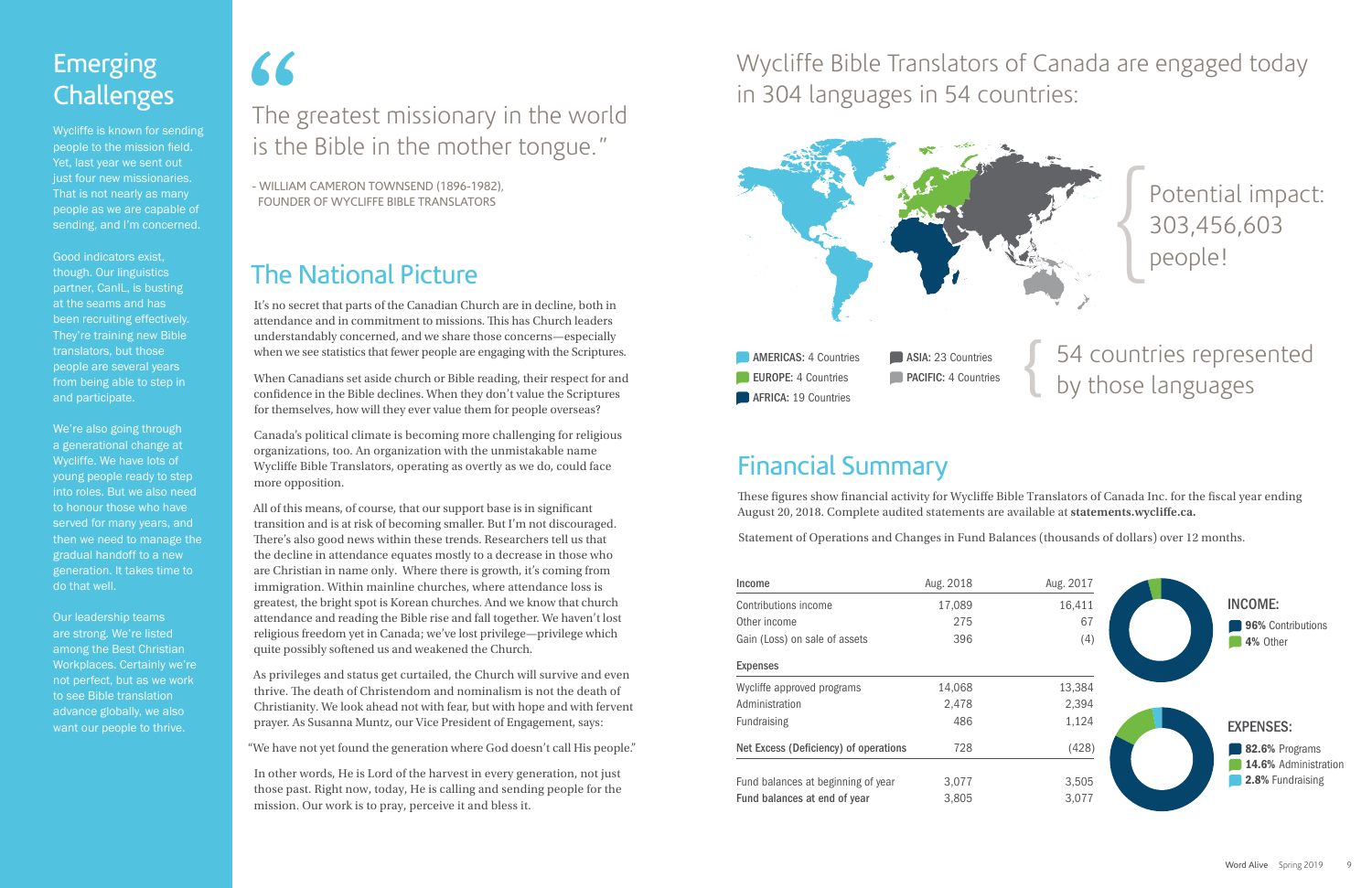I spent about three months in FY2018 studying Exodus 17. It's the familiar passage where Moses goes up on the hill while Joshua fights the Amalekites. There's a lot more in there than I had noticed before. It was like peeling an onion. I kept going back to it again and again, trying to understand some of the nuances of what was going on there.

This passage attracted me, I think, because my role as Wycliffe President is shifting a little. More and more, I am turning day-to-day operations over to our very strong team. I need to spend more time on futurefocused leadership, on global issues that I think Canada can speak into, and in spiritual leadership.

One of the things I noticed in Exodus 17 was the scene where Moses comes down from the mountain. I'm sure Joshua was saying, "Hey, did you see what happened? We won!" But Moses tells him that this war with the Amalekites is going to continue from generation to generation.

And Joshua was probably thinking, "Wait, what? Didn't we just beat them? They're going to be back?" It had to be deflating.

How did Moses know all of this? He wasn't just up there seeing the battle in front of him. He was hearing from God, longer-term.

### Earnest Prayer

Quite a bit of my prayer time these days centres on world events. A few countries are seeing huge upheaval. And we're wondering, what is God doing there? Pala, Indonesia is one example. I was there in early 2018. To see it so devastated by the September earthquake and tsunami was just heartbreaking. Our partners around that nation have experienced real tragedies. One had a kids' camp that lost about 200 kids in the earthquake. So my prayer has been: How can we best support our partners in that situation?

I also spend a good deal of time praying for our donors and about the proposals we have made. As one of Wycliffe's former vice presidents used to say: Because money can be abused, you have to spend more time in prayer over it. If we aren't prayerfully careful, money can change our attitudes and become the driving force.

God has also improved the relationship between Wycliffe and OneBook, one of two organizations that spun out of Wycliffe in 2009 (CanIL was the other). We have differed over mission philosophy and organizational culture and methods, but we're experiencing real reconciliation and excellent ideas for collaboration.

### Division is a luxury. When you're united by a common enemy and when pressures rise, then you start thinking differently.

Many have prayed a lot over Wycliffe's relationship with OneBook and CanIL, asking God, "How do we work together well as three organizations in Canada who are focused on Bible translation?" He is answering those prayers.

It's especially easy to forget that in Bible translation, the greatest work of all is prayer. Would you join me in thanking God for such a fruitful 2018? Would you thank Him for the countless lives and communities He is transforming, and ask Him to transform multitudes more? And would you ask that He continue to use Wycliffe staff, volunteers, donors and prayer partners to humbly advance His Kingdom?

Only in His strength,

Roy Eyre President Wycliffe Bible Translators of Canada

### A Long War

The credibility I have in leading Wycliffe Canada boils down to this: Do I have a message from God? Have I spent time with God? And do I have a clear direction of where we should go because of that time I've had with God? So, I've been trying to shift my own leadership, spending more time in prayer and more time with the Word.

### Looking Back

Throughout 2018, with our Board of Directors, staff and donors, we celebrated Wycliffe Canada's 50th anniversary. It was a time to turn our focus backward as well as forward, and that's important. Bible translation has accelerated exponentially over the past three decades. For the first time in history, our goal of reaching every language is truly in sight. Our generation will see every nation, tribe, people and language engaged in Scripture.

That's incredibly exciting. But when we talk about being a favoured generation, pride can rear its head, too. It's easy to forget that nothing we are doing today would have been possible without the service, sacrifice and prayers of so many, over so many years. Since mid-December we've lost a few of those pillars of Wycliffe Canada, people like former director Jim Dean and 50-year veteran Ruth Thompson. Celebrating their lives reminds us of what we owe them for their contributions to the success we enjoy today.

I love leading an organization and digging into some of the details, so that's not to say that I won't be engaged. But I also love thinking about the future and where we're going. I love spending time in God's Word. The challenge is then to come back and work with our leadership team to bring them along, so my thinking doesn't get too far out ahead of the organization's. We want to be able to lead together.

Peru. Photo by Victoria Koehler